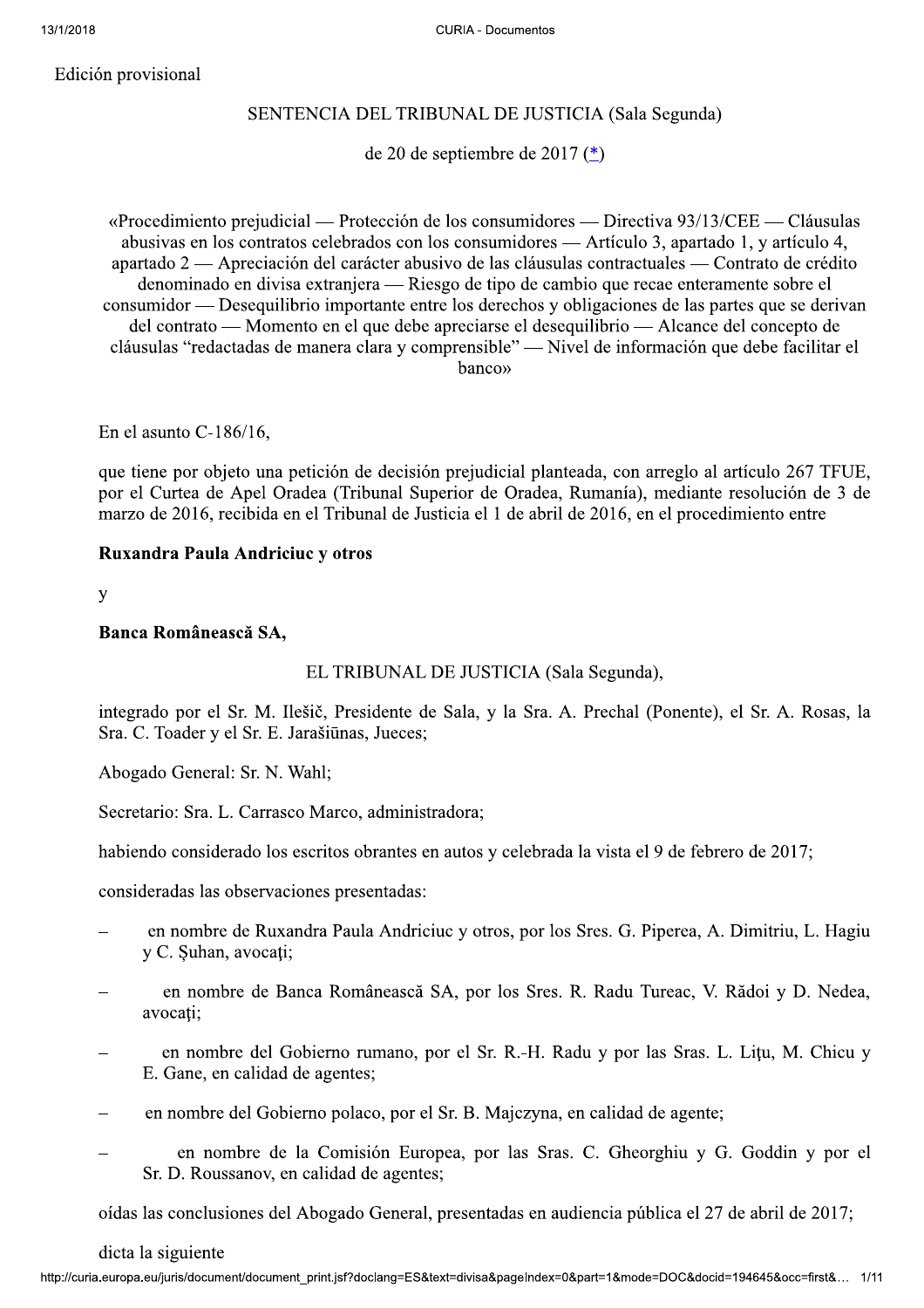## Sentencia

- La petición de decisión prejudicial tiene por objeto la interpretación de los artículos 3, apartado 1, y 4,  $\mathbf{1}$ apartado 2, de la Directiva 93/13/CEE del Consejo, de 5 de abril de 1993, sobre las cláusulas abusivas en los contratos celebrados con consumidores (DO 1993, L 95, p. 29; corrección de errores en DO 2015, L 137, p. 13).
- $\overline{\mathcal{L}}$ Esta petición se ha presentado en el contexto de un litigio entre, por una parte, la Sra. Ruxandra Paula Andriciuc y otras 68 personas y, por otra, Banca Românească SA (en lo sucesivo, el «banco») relativo al carácter supuestamente abusivo de cláusulas incluidas en contratos de crédito en las que se estipula, en particular, el reembolso de los créditos en la misma divisa extranjera en que se concedieron.

# Marco jurídico

Derecho de la Unión

 $\overline{3}$ El artículo 1 de la Directiva 93/13 establece:

> $\kappa$ 1. El propósito de la presente Directiva es aproximar las disposiciones legales, reglamentarias y administrativas de los Estados miembros sobre las cláusulas abusivas en los contratos celebrados entre profesionales y consumidores.

> $2<sup>1</sup>$ Las cláusulas contractuales que reflejen disposiciones legales o reglamentarias imperativas, así como las disposiciones o los principios de los convenios internacionales, en especial en el ámbito de los transportes, donde los Estados miembros o la Comunidad son parte, no estarán sometidos a las disposiciones de la presente Directiva.»

 $\overline{4}$ A tenor del artículo 3, apartado 1, de la citada Directiva:

Las cláusulas contractuales que no se hayan negociado individualmente se considerarán  $\kappa$ 1. abusivas cuando, contrariamente a las exigencias de la buena fe, causen en detrimento del consumidor un desequilibrio importante entre los derechos y obligaciones de las partes que se derivan del contrato »

5 El artículo 4 de esta Directiva tiene la siguiente redacción:

Sin perjuicio del artículo 7, el carácter abusivo de una cláusula contractual se apreciará teniendo  $\kappa$ 1. en cuenta la naturaleza de los bienes o servicios que sean objeto del contrato y considerando, en el momento de la celebración del mismo, todas las circunstancias que concurran en su celebración, así como todas las demás cláusulas del contrato, o de otro contrato del que dependa.

 $2.$ La apreciación del carácter abusivo de las cláusulas no se referirá a la definición del objeto principal del contrato ni a la adecuación entre precio y retribución, por una parte, [y] los servicios o bienes que havan de proporcionarse como contrapartida, por otra, siempre que dichas cláusulas se redacten de manera clara y comprensible.»

6 El artículo 5 de la misma Directiva dispone:

> «En los casos de contratos en que todas las cláusulas propuestas al consumidor o algunas de ellas consten por escrito, estas cláusulas deberán estar redactadas siempre de forma clara y comprensible. [...]»

## Derecho rumano

 $\overline{7}$ El artículo 1578 du Cod Civil (Código Civil), en su versión vigente en la fecha de celebración de los contratos controvertidos en el litigio principal, establece lo siguiente: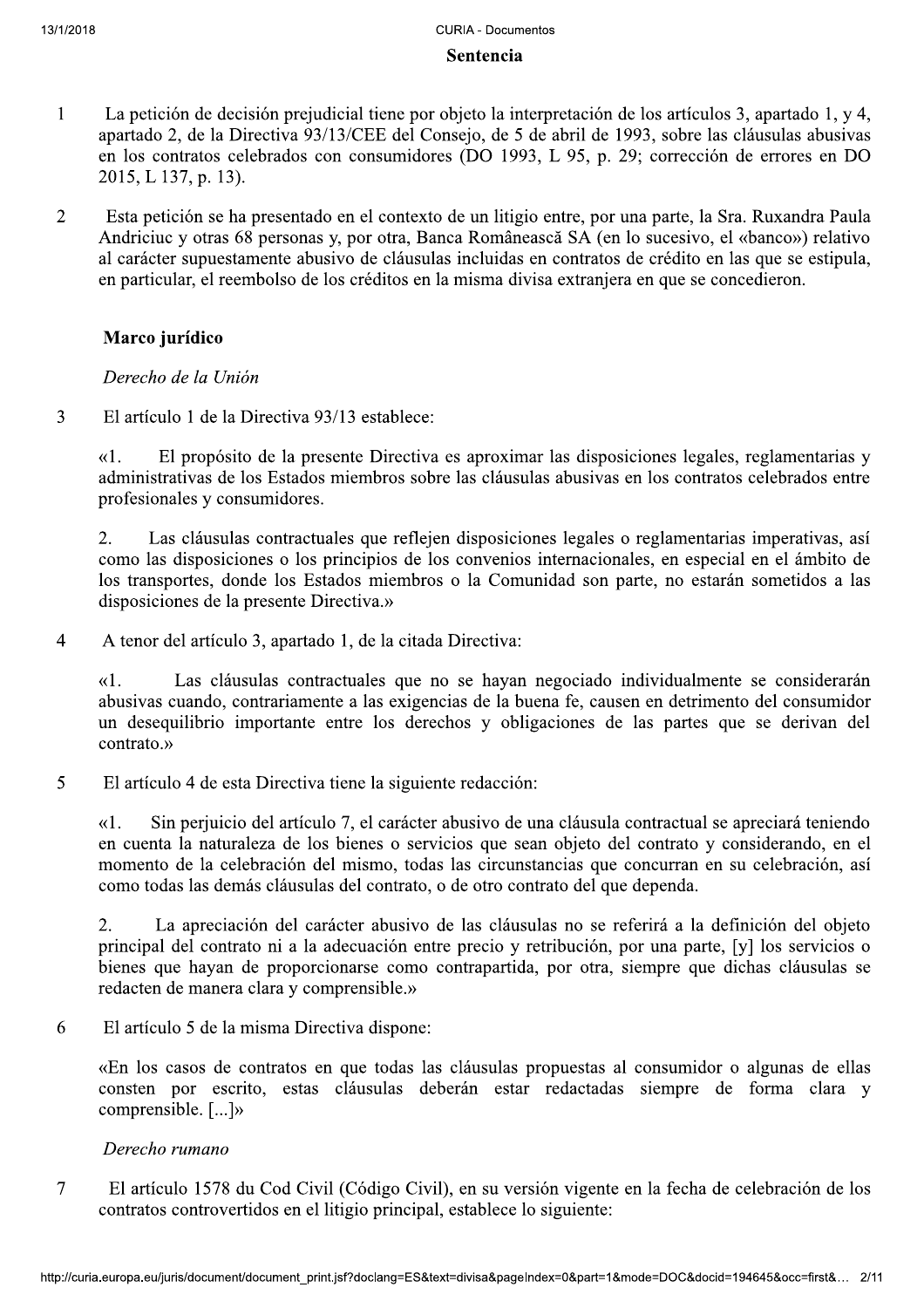«La obligación que nace de un préstamo dinerario siempre tendrá el importe numérico que figure en el contrato.

Si antes del vencimiento se produce un incremento o una disminución en el precio de las divisas, el deudor deberá restituir el importe numérico prestado y sólo estará obligado a devolver dicho importe en las monedas de curso legal en la fecha del pago.»

## Litigio principal  $v$  cuestiones prejudiciales

- 333333333333 De la resolución de remisión se desprende que, entre 2007 y 2008, los demandantes en el litigio principal —que, en ese período, percibían sus ingresos en leus rumanos (RON)— celebraron con el banco contratos de crédito denominados en francos suizos (CHF) con el fin de adquirir bienes inmuebles, refinanciar otros créditos o satisfacer necesidades personales.
- 9 A tenor de la cláusula 1, apartado 2, de cada uno de esos contratos, los demandantes en el litigio principal estaban obligados a reembolsar las cuotas mensuales de los créditos en la misma divisa en que éstos se habían contratado, es decir, en francos suizos, con la consecuencia de que el riesgo de tipo de cambio, que supone un incremento de las cuotas en caso de disminución del tipo de cambio del leu rumano con respecto al franco suizo, recaía enteramente sobre ellos. Además, dichos contratos contenían, en sus cláusulas 9, apartado 1, y 10, apartado 3, punto 9, dos estipulaciones que permitían al banco, una vez vencidas las mensualidades o en caso de incumplimiento por el prestatario de las obligaciones derivadas de dichos contratos, realizar un adeudo en la cuenta del prestatario y, de ser necesario, proceder a cualquier conversión del efectivo disponible en su cuenta a la divisa del contrato, al tipo de cambio practicado por el banco en el día de dicha operación. Con arreglo a tales  $estipulaciones, toda diferencia en el tipo de cambio corría exclusivamente por cuenta del prestatorio.$
- según los demandantes en el litigio principal, el banco podía prever la evolución y las fluctuaciones del tipo de cambio del franco suizo. A este respecto, sostienen que el riesgo de tipo de cambio se expuso de manera incompleta ya que, a diferencia de otras divisas que se utilizan como divisa de referencia en préstamos, el banco no explicó que ésta fluctuaba sensiblemente con respecto al leu rumano.
- 11 Con carácter más general, afirman que la presentación se realizó de manera engañosa, poniendo de relieve los beneficios de este tipo de producto y de la divisa utilizada, sin mostrar sus riesgos potenciales o la probabilidad de que éstos se materializaran. En este contexto, los demandantes en el litigio principal alegan que, al no haberles informado de forma transparente acerca de dichas fluctuaciones, el banco incumplió sus obligaciones de información, de advertencia y de asesoramiento, así como su deber de redactar cláusulas contractuales de forma clara y comprensible para que cada prestatario pudiera apreciar el alcance de las obligaciones derivadas del contrato que celebraba.
- 12 Por considerar que las cláusulas que establecen el reembolso de los créditos en francos suizos constituían cláusulas abusivas, al hacer recaer el riesgo de tipo de cambio sobre los prestatarios, los demandantes en el litigio principal interpusieron ante el Tribunalul Bihor (Tribunal de Distrito de Bihor, Rumanía) una demanda por la que se solicitaba que se anulasen las referidas cláusulas y se obligase al banco a establecer una nueva tabla de amortización que previera la conversión de los préstamos en leus rumanos, al tipo de cambio vigente en el momento de la celebración de los contratos de crédito controvertidos en el litigio principal.
- 13 Mediante sentencia de 30 de abril de 2015, el Tribunalul Bihor (Tribunal de Distrito de Bihor) desestimó la demanda, por considerar que, a pesar de no haber sido negociada con los prestatarios, la cláusula que establecía el reembolso de los créditos en la misma divisa en que éstos se habían contratado no era abusiva.
- en el litigio principal interpusieron recurso de apelación contra esa sentencia ante el al remitente. Alegan que el desequilibrio importante entre los derechos y las partes fue ocasionado por la depreciación del leu rumano 14 Los demandantes en el litigio principal interpusieron recurso de apelación contra esa sentencia ante el órgano jurisdiccional remitente. Alegan que el desequilibrio importante entre los derechos y las obligaciones de las partes fue ocasionado por la depreciación del leu rumano con respecto al franco suizo que se produjo después de la celebración de los contratos, y que el Tribunal de Justicia no se ha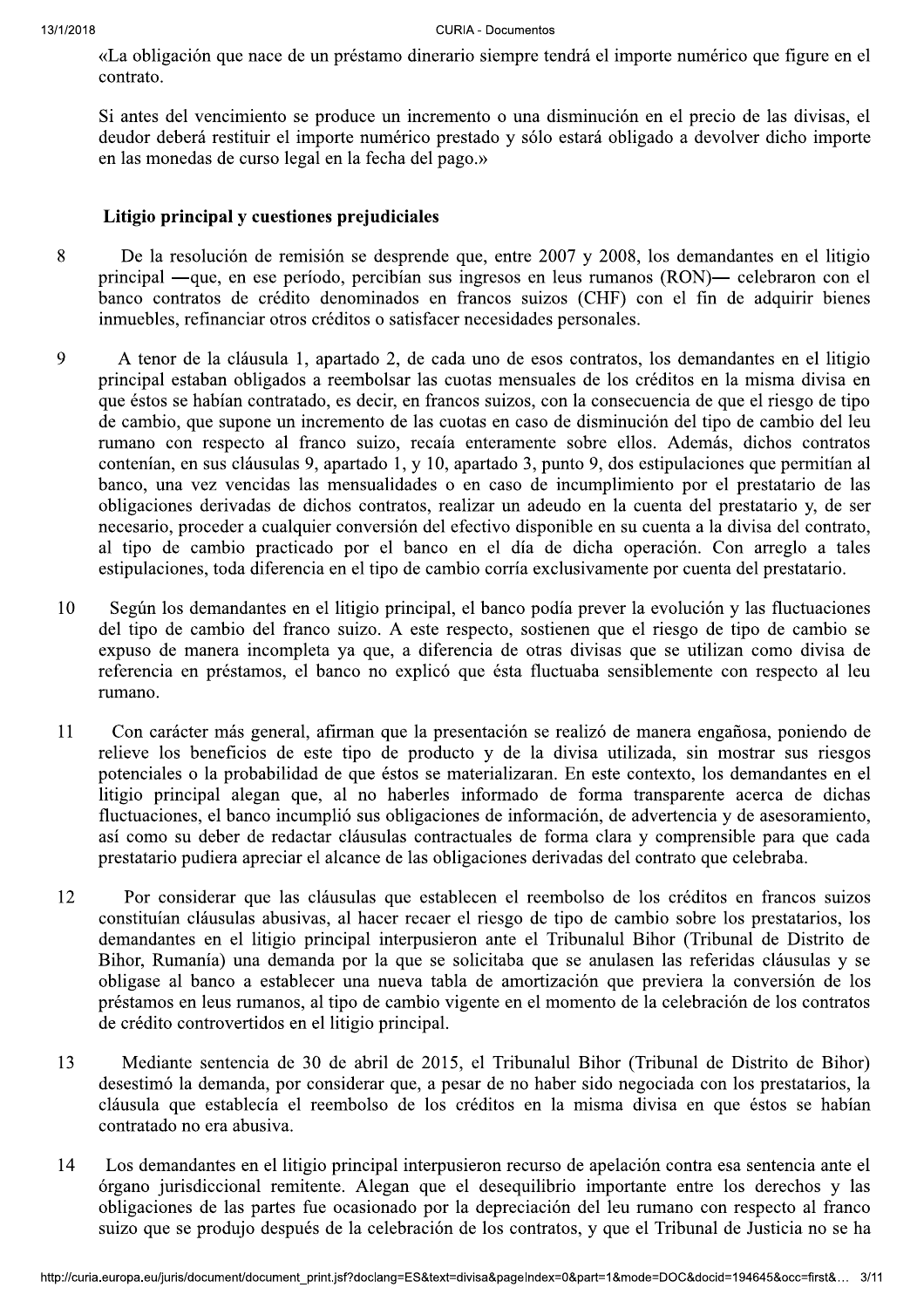pronunciado nunca sobre una cuestión de esta naturaleza en sus sentencias referentes a la interpretación del artículo 3, apartado 1, de la Directiva 93/13, relativo al concepto de «desequilibrio importante».

- 15 El órgano jurisdiccional remitente señala que, en el caso de autos, el franco suizo se ha apreciado significativamente desde que se concedieron los préstamos controvertidos en el litigio principal, y que ese incremento ha afectado a los demandantes en ese litigio. Por lo tanto, considera necesario determinar si, en el marco de la obligación de información que incumbía al banco en el momento de la celebración de los contratos de crédito, éste debía informar a los clientes de la posibilidad de que el franco suizo se apreciara o se depreciara en el futuro, y si la cláusula controvertida en el litigio principal también debía indicar, para poder considerarse redactada de forma clara y comprensible en el sentido del artículo 4, apartado 2, de la Directiva 93/13, todas las consecuencias susceptibles de provocar una variación en el precio pagado por el prestatario, como sería el riesgo del tipo de cambio.
- El órgano jurisdiccional remitente considera, pues, que es necesaria una aclaración en lo que respecta 16 a la interpretación del artículo 4, apartado 2, de la Directiva 93/13, que establece una excepción al mecanismo de control del fondo de las cláusulas abusivas previsto en el marco del régimen de protección de los consumidores dispuesto por dicha Directiva.
- 17 En estas circunstancias, el Curtea de Apel Oradea (Tribunal Superior de Oradea, Rumanía) decidió suspender el procedimiento y plantear al Tribunal de Justicia las siguientes cuestiones prejudiciales:
	- ¿Debe interpretarse el artículo 3, apartado 1, de la Directiva 93/13 en el sentido de que el  $(1)$ desequilibrio importante entre los derechos y las obligaciones de las partes que resulta del contrato debe examinarse únicamente en relación con el momento de celebración del contrato, o incluye también la situación en la que, debido a la existencia de variaciones significativas en el tipo de cambio de una divisa, durante la vigencia de un contrato de tracto sucesivo la prestación del consumidor resulta excesivamente gravosa comparada con el momento en el que se celebró el contrato?
	- 2) ¿Debe entenderse por carácter claro y comprensible de una cláusula contractual, en el sentido del artículo 4, apartado 2, de la Directiva 93/13, que dicha cláusula contractual sólo debe establecer los motivos por los que se incluyó en el contrato y su mecanismo de funcionamiento, o bien que también debe establecer todas sus posibles consecuencias susceptibles de provocar una variación en el precio pagado por el consumidor, como sería el riesgo del tipo de cambio, y puede considerarse, a la luz de la Directiva 93/13, que la obligación del banco de informar al cliente en el momento de conceder el crédito se refiere exclusivamente a las condiciones del crédito, esto es, a los intereses, comisiones y garantías a cargo del prestatario, sin que pueda incluirse en dicha obligación la posibilidad de apreciación o de depreciación de una moneda extranjera?
	- ¿Debe interpretarse el artículo 4, apartado 2, de la Directiva 93/13 en el sentido de que en los  $3)$ términos "objeto principal del contrato" y "adecuación entre precio y retribución, por una parte, [y] los servicios o bienes que hayan de proporcionarse como contrapartida, por otra" está comprendida una cláusula incluida en un contrato de crédito celebrado en moneda extranjera entre un vendedor o proveedor y un consumidor que no ha sido negociada individualmente y según la cual el crédito será devuelto en la misma divisa?»

## Sobre las cuestiones prejudiciales

## Sobre la admisibilidad de las cuestiones prejudiciales

18 El banco impugna la admisibilidad de las cuestiones prejudiciales. Alega que el órgano jurisdiccional remitente no necesita que se interpreten las disposiciones de la Directiva 93/13 para pronunciarse sobre el litigio principal y que, en cualquier caso, ya existe jurisprudencia en la materia, por lo que la interpretación de las normas jurídicas de que se trata está clara. Además, afirma que las cuestiones están formuladas de modo que en realidad tienen por objeto obtener una solución individual, con el fin de dar una resolución concreta al litigio principal.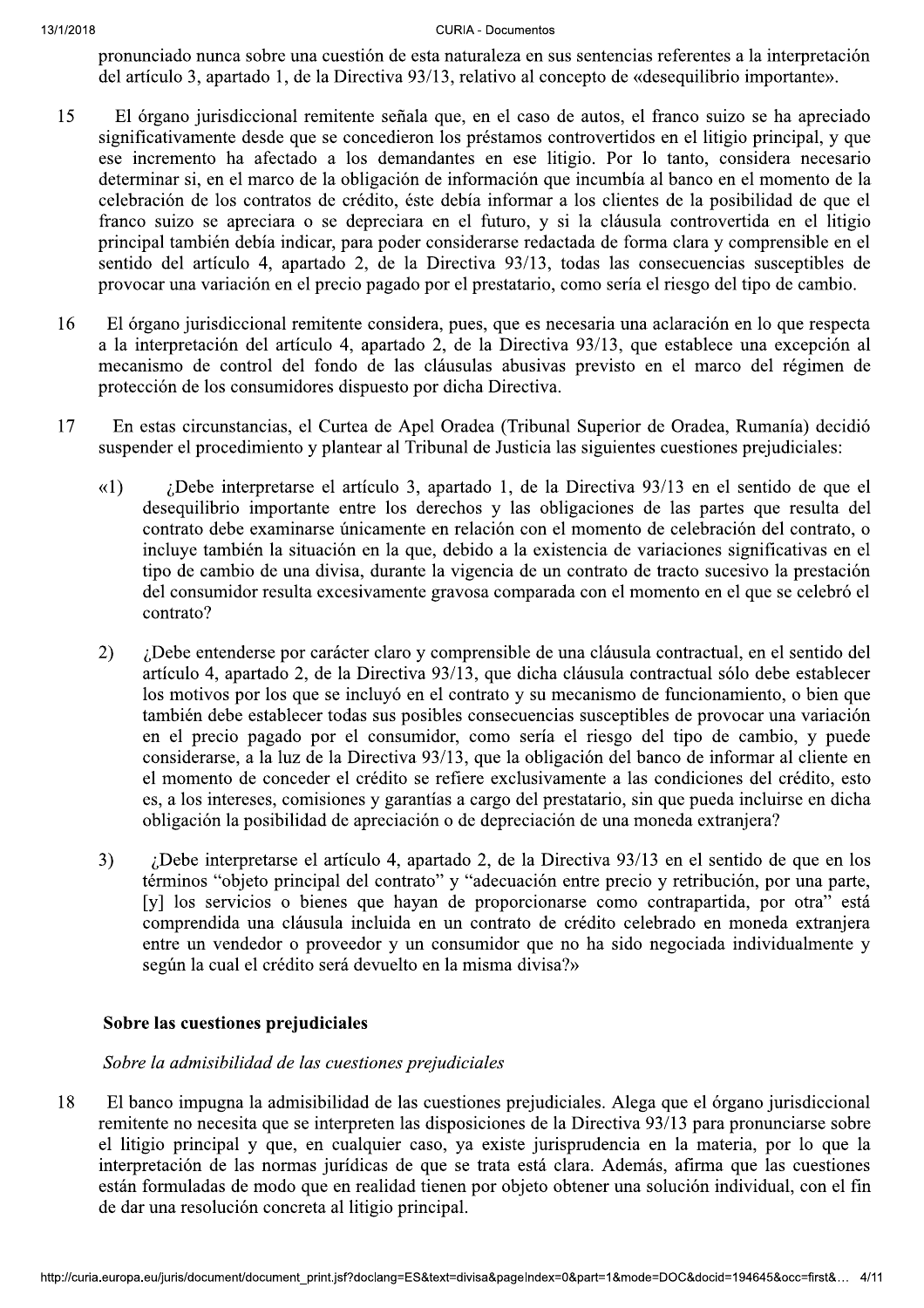#### $13/1/Z$

#### ZUIB CURIA **CURIA - Documentos**

- 19 A este respecto, procede comenzar recordando que, según reiterada jurisprudencia del Tribunal de Justicia, en el marco de un procedimiento con arreglo al artículo 267 TFUE, basado en una clara separación de las funciones entre los órganos jurisdiccionales nacionales y el Tribunal de Justicia, sólo el juez nacional es competente para constatar y apreciar los hechos del litigio principal y para interpretar y aplicar el Derecho nacional. Del mismo modo, corresponde exclusivamente al juez nacional, que conoce del litigio y que debe asumir la responsabilidad de la resolución jurisdiccional que debe adoptarse, apreciar, a la luz de las particularidades del asunto, tanto la necesidad como la pertinencia de las cuestiones prejudiciales que plantea al Tribunal de Justicia. Por consiguiente, cuando las cuestiones planteadas se refieren a la interpretación del Derecho de la Unión, el Tribunal de Justicia está, en principio, obligado a pronunciarse (sentencia de 26 de enero de 2017, Banco Primus,  $C$ -421/14, EU: $C$ :2017:60, apartado 29 y jurisprudencia citada).
- 20 En efecto, en el marco del instrumento de cooperación entre el Tribunal de Justicia y los órganos jurisdiccionales nacionales que constituye el procedimiento establecido en el artículo 267 TFUE, las euestiones relativas al Derecho de la Unión disfrutan de una presunción de pertinencia. El Tribunal de Justicia únicamente tiene la posibilidad de negarse a pronunciarse sobre una cuestión prejudicial planteada por un órgano jurisdiccional nacional a efectos del artículo 267 TFUE cuando no se cumple con lo exigido por el artículo 94 del Reglamento de Procedimiento sobre el contenido de la petición de decisión prejudicial o cuando resulta evidente que la interpretación o la apreciación de la validez de una norma de la Unión, solicitadas por el órgano jurisdiccional nacional, no guardan relación alguna con la realidad o con el objeto del litigio principal o cuando el problema es de naturaleza hipotética (sentencia de 28 de marzo de 2017, Rosneft, C-72/15, EU:C:2017:236, apartado 50 y jurisprudencia citada).
- 21 En el presente asunto, por una parte, basta con recordar que, aun cuando haya una jurisprudencia del Tribunal de Justicia que resuelva la cuestión de Derecho discutida, los órganos jurisdiccionales nacionales conservan, en cualquier caso, plena libertad para someter la cuestión al Tribunal de Justicia si lo consideran oportuno, sin que el hecho de que las disposiciones cuya interpretación se solicita hayan sido ya interpretadas por el Tribunal de Justicia se oponga a que éste se pronuncie de nuevo  $\{58/13, 2088, 2014, 2014, 2014, 2014, 2014, 2014, 2014, 2014, 2014, 2014, 2014, 2014, 2014, 2014, 2014, 2014, 2014, 2014, 2014, 2014, 2014, 2014, 2014, 2014, 2014, 2014, 2014, 2014, 2014, 2014, 2014, 2014, 2014, 2014, 2$ jurisprudencia citada).
- 22 Por otra parte, aunque corresponde exclusivamente al tribunal remitente pronunciarse sobre la  $\alpha$ ealificación de cláusulas supuestamente abusivas en función de las circunstancias específicas del caso concreto, no deja de ser cierto que el Tribunal de Justicia es competente para deducir de las disposiciones de la Directiva  $93/13$  —en el presente asunto el artículo 3, apartado 1, y del artículo 4, apartado 2- los criterios que el juez nacional puede o debe aplicar al apreciar las cláusulas  $\frac{1}{2}$ contractuales a la luz de dichas disposiciones (véanse, en este sentido, las sentencias de 21 de marzo de 2013, RWE Vertrieb, C-92/11, EU:C:2013:180, apartado 48, y de 23 de abril de 2015, Van Hove, C-96/14, EU:C:2015:262, apartado 28).
- 23 Por consiguiente la presente petición de decisión prejudicial es admisible.

# Sobre la tercera cuestión prejudicial

- 24 Mediante la tercera cuestión prejudicial, a la que procede responder en primer lugar, el órgano jurisdiccional remitente pregunta si el artículo 4, apartado 2, de la Directiva 93/13 debe interpretarse en el sentido de que los conceptos de «objeto principal del contrato» o de «adecuación entre precio y retribución, por una parte, [y] los servicios o bienes que hayan de proporcionarse como contrapartida, por otra», en el sentido de esa disposición, comprenden una cláusula incluida en un contrato de crédito denominado en divisa extranjera entre un profesional y un consumidor que no ha sido negociada individualmente, como la controvertida en el litigio principal, y según la cual el crédito será devuelto en la misma divisa.
- ninar, ha de recordarse que la circunstancia de que un órgano jurisdiccional nacional cuestión prejudicial, desde el punto de vista formal, refiriéndose a determinadas erecho de la Unión no impide que el Tribunal de Justic 25 Con carácter preliminar, ha de recordarse que la circunstancia de que un órgano jurisdiccional nacional haya formulado la cuestión prejudicial, desde el punto de vista formal, refiriéndose a determinadas disposiciones del Derecho de la Unión no impide que el Tribunal de Justicia proporcione a ese órgano jurisdiccional todos los elementos de interpretación que puedan permitirle resolver el asunto de que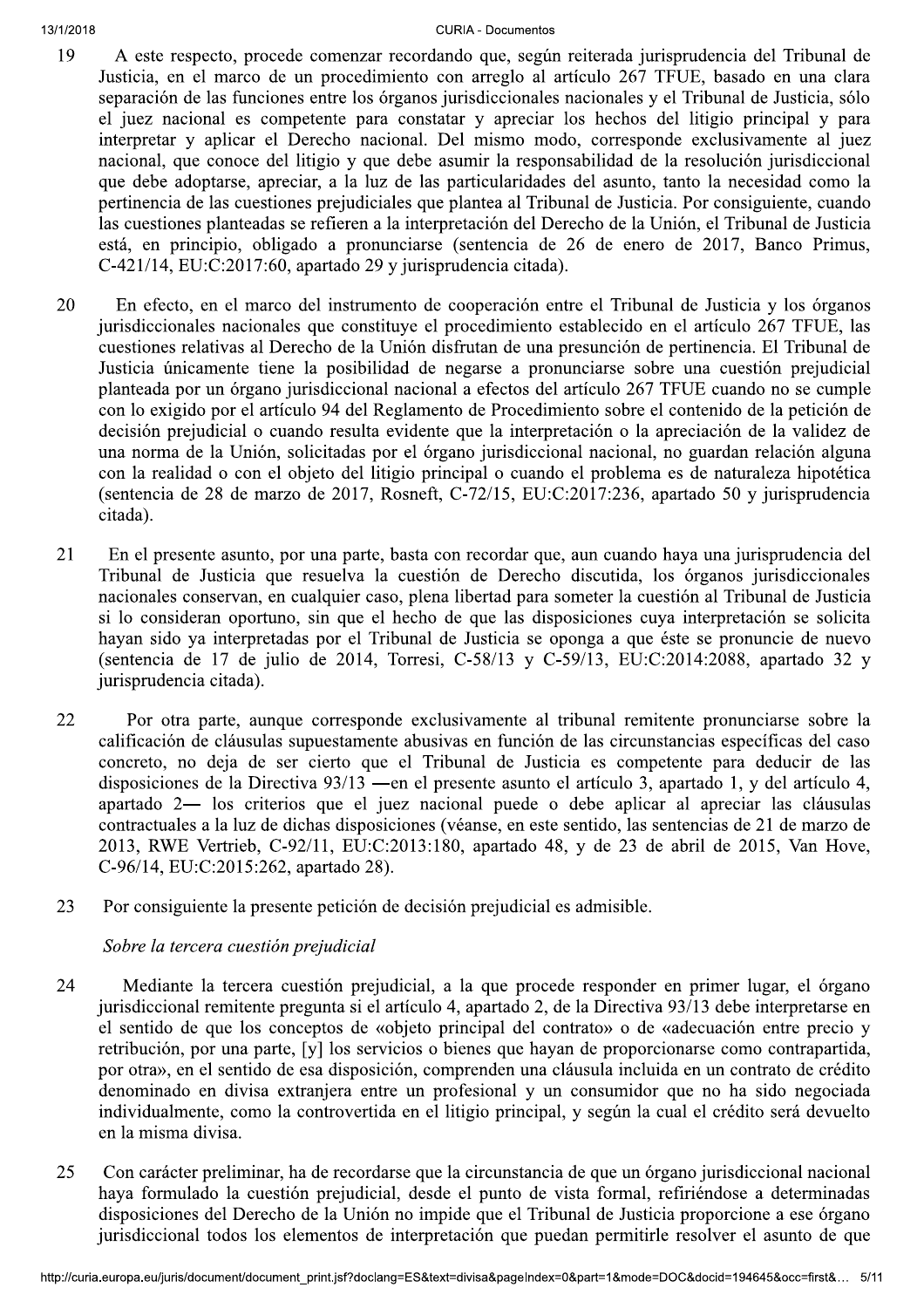conoce, aun cuando no haya hecho referencia a ellos al formular sus cuestiones (sentencias de 10 de septiembre de 2014, Kušionová, C-34/13, EU:C:2014:2189, apartado 71, y de 15 de febrero de 2017, W y V, C-499/15, EU:C:2017:118, apartado 45).

- En el presente asunto, el Gobierno rumano y el banco han invocado en sus observaciones escritas la 26 posibilidad de que la cláusula controvertida en el litigio principal se límite a reflejar el principio del nominalismo monetario recogido en el artículo 1 578 del Código Civil rumano, en cuyo caso, en virtud del artículo 1, apartado 2, de la Directiva 93/13, dicha cláusula no estaría comprendida en el ámbito de aplicación de ésta.
- 27 A este respecto debe recordarse que el artículo 1, apartado 2, de la Directiva 93/13 establece una exclusión del ámbito de aplicación de ésta que abarca las cláusulas que reflejen disposiciones legales o reglamentarias imperativas (sentencia de 10 de septiembre de 2014, Kušionová, C-34/13, EU:C:2014:2189, apartado 76, y, en este sentido, sentencia de 21 de marzo de 2013, RWE Vertrieb, C-92/11, EU:C:2013:180, apartado 25).
- El Tribunal de Justicia ha declarado que esa exclusión requiere la concurrencia de dos requisitos. La 28 cláusula contractual debe reflejar una disposición legal o reglamentaria y ésta debe ser imperativa (sentencia de 10 de septiembre de 2014, Kušionová, C-34/13, EU:C:2014:2189, apartado 78).
- 29 Así pues, para determinar si una cláusula contractual está excluida del ámbito de aplicación de la Directiva 93/13, incumbe al juez nacional comprobar si esa cláusula refleja las disposiciones del Derecho nacional que se aplican entre las partes contratantes con independencia de su elección o aquellas que son de carácter supletorio y por tanto aplicables por defecto, es decir, cuando las partes no hayan pactado otra cosa (véanse, en este sentido, las sentencias de 21 de marzo de 2013, RWE Vertrieb, C-92/11, EU:C:2013:180, apartado 26, y de 10 de septiembre de 2014, Kušionová, C-34/13, EU:C:2014:2189, apartado 79).
- 30 En el presente asunto, como el Abogado General ha señalado en el punto 59 de sus conclusiones, corresponde al órgano jurisdiccional remitente apreciar, atendiendo a la naturaleza, al sistema general y a las estipulaciones de los contratos de préstamo en cuestión, así como a su contexto jurídico y de hecho, si la cláusula controvertida en el litigio principal, en virtud de la cual el crédito debe reembolsarse en la misma divisa en que ha sido concedido, refleja disposiciones imperativas de Derecho nacional en el sentido del artículo 1, apartado 2, de la Directiva 93/13.
- $31$ Al llevar a cabo las comprobaciones necesarias, el órgano jurisdiccional remitente debe tener en cuenta que, en vista del objetivo de la citada Directiva, que es la protección de los consumidores contra las cláusulas abusivas incluidas por los profesionales en los contratos concluidos con estos últimos, la excepción establecida en el artículo 1, apartado 2, de la Directiva es de interpretación estricta (véase, en este sentido, la sentencia de 10 de septiembre de 2014, Kušionová, C-34/13, EU:C:2014:2189, apartado 77).
- En el supuesto de que el órgano jurisdiccional remitente considerase que dicha excepción no es 32 aplicable a la cláusula controvertida en el litigio principal, le correspondería entonces examinar si está comprendida en el concepto de «objeto principal del contrato» o en el de «adecuación entre precio y retribución, por una parte, [y] los servicios o bienes que hayan de proporcionarse como contrapartida, por otra» en el sentido del artículo 4, apartado 2, de la Directiva 93/13.
- 33 Si bien es cierto que, como se ha recordado en el apartado 22 de la presente sentencia, este examen incumbe exclusivamente al órgano jurisdiccional remitente, el Tribunal de Justicia debe, no obstante, deducir de la citada disposición los criterios aplicables al llevar a cabo dicho examen.
- A este respecto, el Tribunal de Justicia ha declarado que el artículo 4, apartado 2, de la Directiva 93/13 34 establece una excepción al mecanismo de control del fondo de las cláusulas abusivas previsto en el sistema de protección de los consumidores que establece la Directiva 93/13, por lo que dicha disposición debe ser objeto de interpretación estricta (véanse, en este sentido, las sentencias de 30 de abril de 2014, Kásler y Káslerné Rábai, C-26/13, EU:C:2014:282, apartado 42, y de 23 de abril de 2015, Van Hove, C-96/14, EU:C:2015:262, apartado 31). Por otra parte, los términos «objeto principal del contrato» y «adecuación entre precio y retribución, por una parte, [y] los servicios o bienes que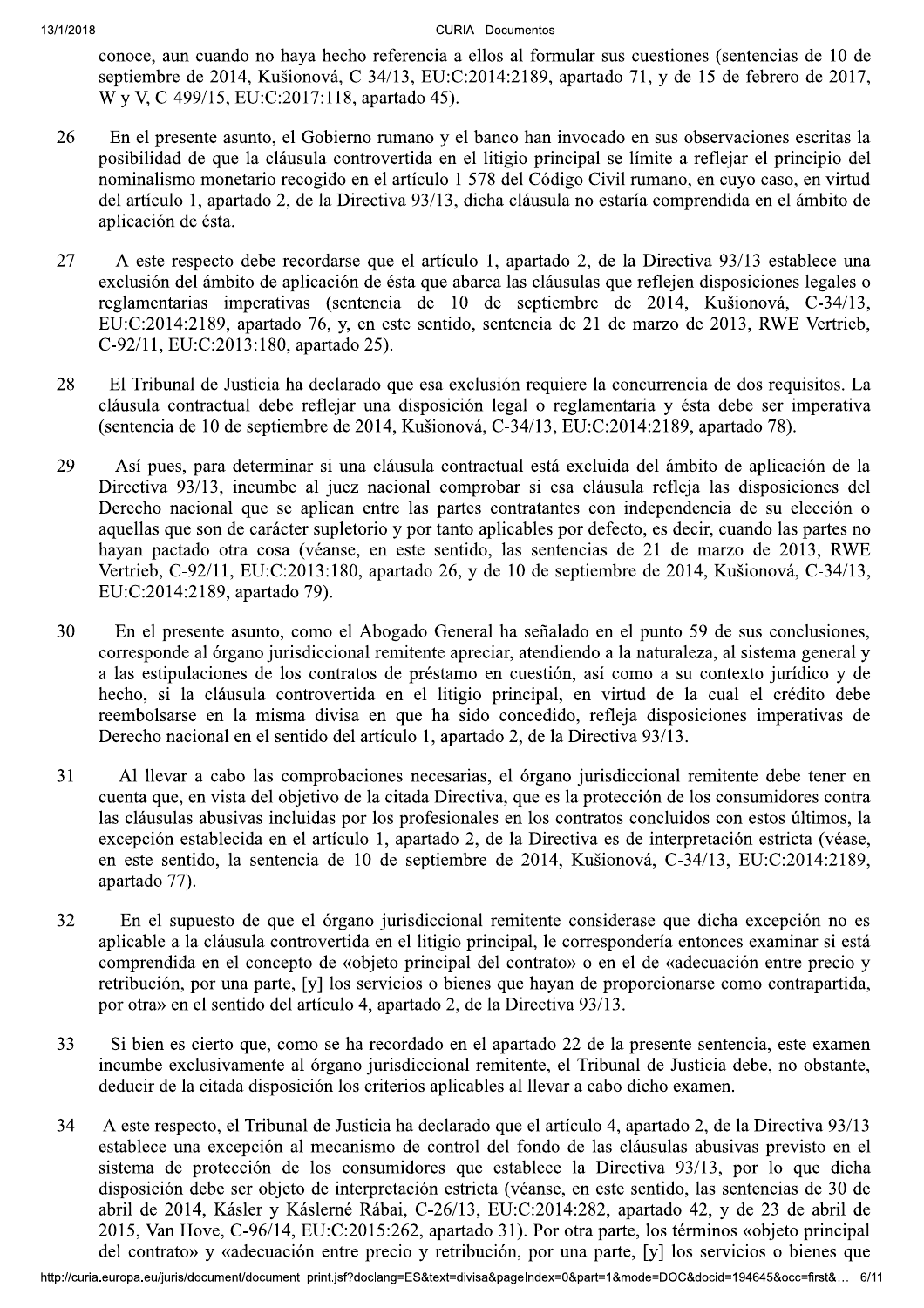hayan de proporcionarse como contrapartida, por otra», que figuran en el artículo 4, apartado 2, de la Directiva 93/13, normalmente deben ser objeto, en toda la Unión Europea, de una interpretación autónoma y uniforme, que debe buscarse teniendo en cuenta el contexto de la disposición y el objetivo perseguido por la normativa de que se trate (sentencia de 26 de febrero de 2015, Matei, C-143/13, EU:C:2015:127, apartado 50).

- En lo que respecta a la categoría de cláusulas contractuales incluidas en el concepto de «obieto 35 principal del contrato», a efectos del artículo 4, apartado 2, de la Directiva 93/13, el Tribunal de Justicia ha declarado que esas cláusulas deben entenderse como las que regulan las prestaciones esenciales del contrato y que, como tales, lo caracterizan (sentencias de 3 de junio de 2010, Caja de Ahorros y Monte de Piedad de Madrid, C-484/08, EU:C:2010:309, apartado 34, y de 23 de abril de 2015, Van Hove, C-96/14, EU:C:2015:262, apartado 33).
- 36 En cambio, las cláusulas de carácter accesorio en relación con las que definen la esencia misma de la relación contractual no pueden formar parte del concepto de «objeto principal del contrato», a efectos de la citada disposición (sentencias de 30 de abril de 2014, Kásler y Káslerné Rábai, C-26/13, EU:C:2014:282, apartado 50, y de 23 de abril de 2015, Van Hove, C-96/14, EU:C:2015:262, apartado 33).
- 37 En el presente asunto, varios de los documentos que obran en autos a disposición del Tribunal de Justicia apuntan a que una cláusula, como la controvertida en el litigio principal, incluida en un contrato de crédito denominado en divisa extranjera entre un profesional y un consumidor, que no ha sido negociada individualmente y según la cual el crédito será devuelto en la misma divisa, esta comprendida en el concepto de «objeto principal del contrato» en el sentido del artículo 4, apartado 2, de la Directiva 93/13.
- 38 A este respecto, ha de señalarse que, mediante un contrato de crédito, el prestamista se compromete, principalmente, a poner a disposición del prestatario una determinada cantidad de dinero, y este último se compromete, a su vez, principalmente a reembolsar, generalmente con intereses, esta cantidad en los plazos previstos. Las prestaciones esenciales de este contrato se refieren, pues, a una cantidad de dinero que debe estar definida en relación con la moneda de pago y de reembolso estipulada. Por lo tanto, como el Abogado General ha señalado en los puntos 46 y siguientes de sus conclusiones, el hecho de que un crédito deba reembolsarse en una determinada moneda no se refiere, en principio, a una modalidad accesoria de pago, sino a la propia naturaleza de la obligación del deudor, por lo que constituye un elemento esencial del contrato de préstamo.
- 39 Es cierto que el Tribunal de Justicia ha declarado, en el apartado 59 de la sentencia de 30 de abril de 2014, Kásler y Káslerné Rábai (C-26/13, EU:C:2014:282), que los términos «objeto principal del contrato» únicamente abarcan una cláusula, contenida en un contrato de préstamo denominado en una divisa extraniera concluido entre un profesional y un consumidor, que no ha sido objeto de negociación individual y en virtud de la cual la cotización de venta de esa divisa se aplica para el cálculo de las cuotas de devolución del préstamo, si se aprecia —lo que corresponde comprobar al tribunal remitente— que esa cláusula establece una prestación esencial de ese contrato que, como tal, lo caracteriza.
- 40 Sin embargo, como además ha observado el órgano jurisdiccional remitente, mientras que en el asunto que dio lugar a la sentencia de 30 de abril de 2014, Kásler y Káslerné Rábai (C-26/13, EU:C:2014:282) los préstamos, a pesar de estar denominados en una divisa extranjera, debían reembolsarse en la moneda nacional en función de la cotización de venta de la divisa extraniera aplicada por la entidad bancaria, en el litigio principal los préstamos deben reembolsarse en la misma divisa extranjera en que se concedieron. Pues bien, como el Abogado General ha señalado en el punto 51 de sus conclusiones, los contratos de crédito vinculados a divisas extranjeras no pueden asimilarse a los contratos de crédito denominados en divisas extranieras, como los controvertidos en el litigio principal.
- Habida cuenta de todas estas consideraciones, procede responder a la tercera cuestión prejudicial que 41 el artículo 4, apartado 2, de la Directiva 93/13 debe interpretarse en el sentido de que el concepto de «objeto principal del contrato», en el sentido de esa disposición, comprende una cláusula contractual, como la del litigio principal, incluida en un contrato de préstamo denominado en divisa extranjera que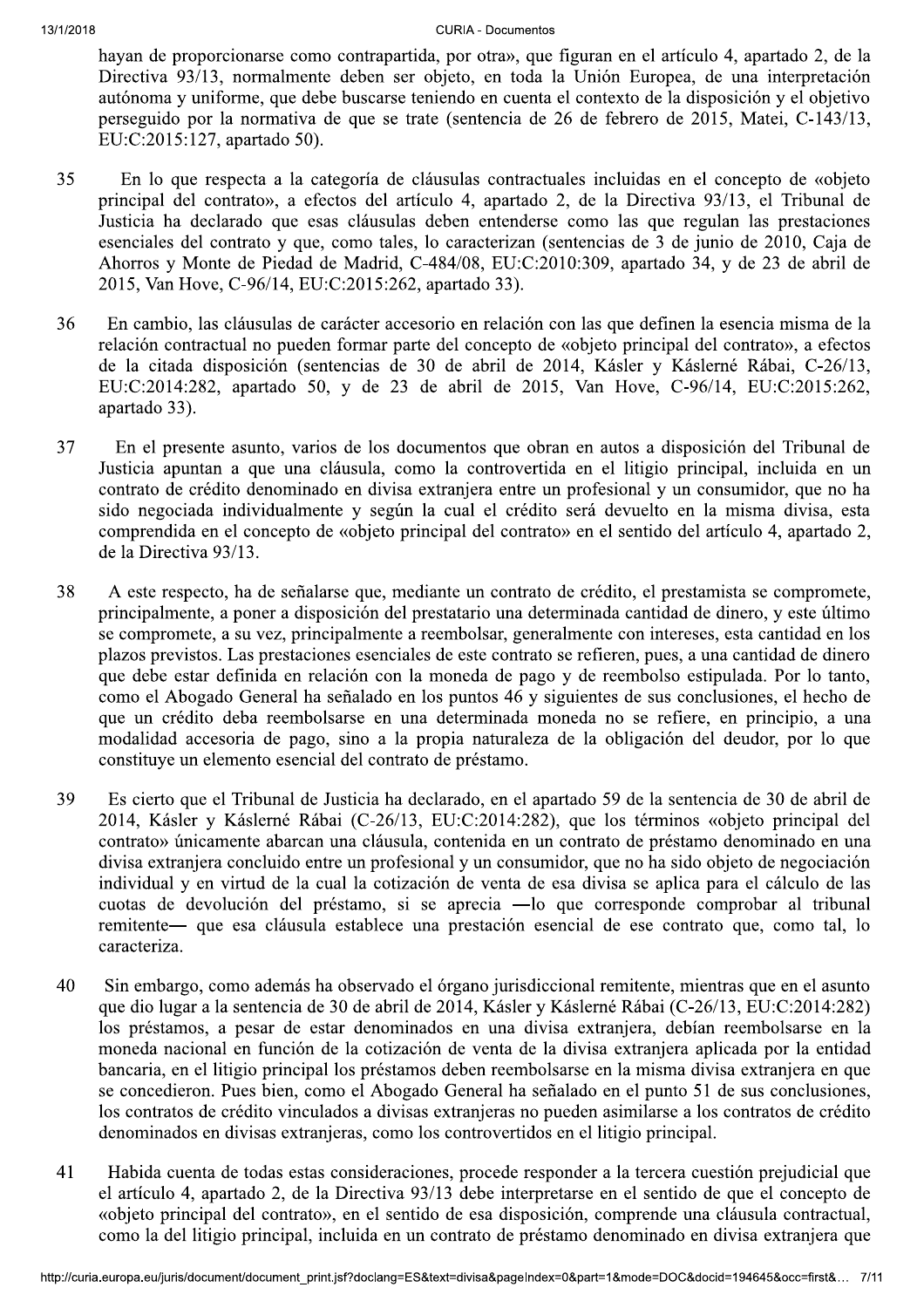no ha sido negociada individualmente y según la cual el préstamo deberá reembolsarse en la misma divisa extranjera en que se contrató, dado que esta cláusula regula una prestación esencial que caracteriza dicho contrato. Por consiguiente, esta cláusula no puede considerarse abusiva, siempre que esté redactada de forma clara y comprensible.

#### Sobre la segunda cuestión prejudicial

- 42 Mediante la segunda cuestión prejudicial, el órgano jurisdiccional remitente pregunta si el artículo 4, apartado 2, de la Directiva 93/13 ha de interpretarse en el sentido de que la exigencia de que una cláusula contractual debe redactarse de manera clara y comprensible implica que la cláusula de un contrato de crédito en virtud de la cual el crédito se reembolsará en la misma divisa extranjera en que se contrató debe indicar únicamente las razones de su inclusión en el contrato y su mecanismo de funcionamiento, o si también debe establecer todas las consecuencias que puede tener en el precio pagado por el consumidor, como el riesgo de tipo de cambio, y si, a la luz de la citada Directiva, la obligación de la entidad bancaria de informar al prestatario en el momento de conceder el crédito se refiere exclusivamente a las condiciones del crédito, esto es, a los intereses, comisiones y garantías a cargo del prestatario, sin que pueda incluirse en dicha obligación la posibilidad de apreciación o de depreciación de una moneda extranjera.
- 43 Con carácter preliminar, debe recordarse que el Tribunal de Justicia ya ha declarado que la exigencia de redacción clara y comprensible se aplica incluso cuando una cláusula está comprendida en el concepto de «objeto principal del contrato» o en el de «adecuación entre precio y retribución, por una parte, [y] los servicios o bienes que hayan de proporcionarse como contrapartida, por otra», en el sentido del artículo 4, apartado 2, de la Directiva 93/13 (véase, en este sentido, la sentencia de 30 de abril de 2014, Kásler y Káslerné Rábai, C-26/13, EU:C:2014:282, apartado 68). En efecto, las cláusulas contempladas en esa disposición sólo quedan eximidas de la apreciación de su carácter abusivo en la medida en que el órgano jurisdiccional competente considere, tras un examen del caso concreto, que fueron redactadas por el profesional de manera clara y comprensible (sentencia de 3 de junio de 2010, Caja de Ahorros y Monte de Piedad de Madrid, C-484/08, EU:C:2010:309, apartado 32).
- 44 Por lo que respecta a la exigencia de transparencia de las cláusulas contractuales, según resulta del artículo 4, apartado 2, de la Directiva 93/13, el Tribunal de Justicia ha señalado que esta exigencia, recordada también en el artículo 5 de la citada Directiva, no puede reducirse sólo al carácter comprensible de éstas en un plano formal y gramatical, sino que, por el contrario, toda vez que el sistema de protección establecido por dicha Directiva se basa en la idea de que el consumidor se halla en situación de inferioridad respecto al profesional en lo referido, en particular, al nivel de información, esa exigencia de redacción clara y comprensible de las cláusulas contractuales, y por ende de transparencia, debe entenderse de manera extensiva (véanse, en este sentido, las sentencias de 30 de abril de 2014, Kásler y Káslerné Rábai, C-26/13, EU:C:2014:282, apartados 71 y 72, y de 9 de julio de 2015, Bucura, C-348/14, no publicada, EU:C:2015:447, apartado 52).
- 45 Por consiguiente, la exigencia de que una cláusula contractual debe redactarse de manera clara y comprensible se ha de entender también como una obligación de que el contrato exponga de manera transparente el funcionamiento concreto del mecanismo al que se refiere la cláusula de que se trate, así como, en su caso, la relación entre ese mecanismo y el prescrito por otras cláusulas, de manera que el consumidor de que se trate esté en condiciones de valorar, basándose en criterios precisos e inteligibles, las consecuencias económicas que se deriven para él (sentencias de 30 de abril de 2014, Kásler y Káslerné Rábai, C-26/13, EU:C:2014:282, apartado 75, y de 23 de abril de 2015, Van Hove, C-96/14, EU:C:2015:262, apartado 50).
- 46 Esta cuestión debe ser examinada por el órgano jurisdiccional remitente a la vista de todos los elementos de hecho pertinentes, entre los que se encuentran la publicidad y la información proporcionadas por el prestamista en el marco de la negociación de un contrato de préstamo (véase, en este sentido, la sentencia de 26 de febrero de 2015, Matei, C-143/13, EU:C:2015:127, apartado 75).
- 47 Más concretamente, incumbe al juez nacional, al tener en cuenta el conjunto de circunstancias que rodearon la celebración del contrato, verificar que, en el asunto de que se trata, se comunicaron al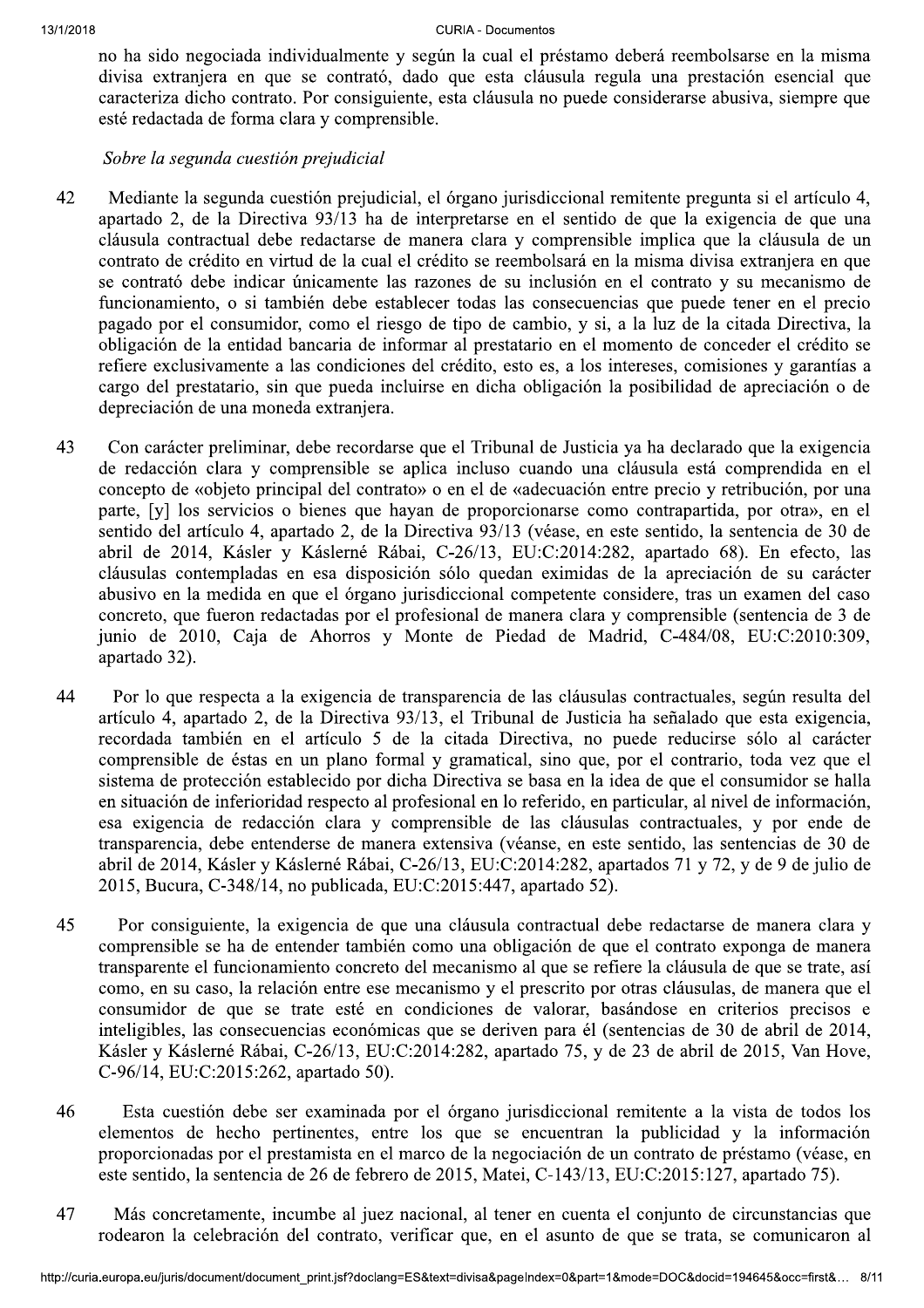#### ZUIB CURIA **CURIA - Documentos**

consumidor todos los elementos que pueden incidir en el alcance de su compromiso, permitiéndole evaluar, en particular, el coste total de su préstamo. Desempeñan un papel decisivo en dicha apreciación, por una parte, la cuestión de si las cláusulas están redactadas de forma clara y comprensible, de forma que permitan a un consumidor medio, a saber, un consumidor normalmente informado y razonablemente atento y perspicaz, evaluar tal coste y, por otra parte, la falta de mención en el contrato de crédito al consumo de la información que se considere esencial a la vista de la naturaleza de los bienes o de los servicios que son objeto de dicho contrato (véase, en este sentido, la sentencia de 9 de julio de 2015, Bucura, C-348/14, no publicada, EU:C:2015:447, apartado 66).

- 89999999 Por lo demás, es jurisprudencia reiterada del Tribunal de Justicia que reviste una importancia fundamental para el consumidor disponer, antes de la celebración de un contrato, de información sobre las condiciones contractuales y las consecuencias de dicha celebración. El consumidor decide si desea quedar vinculado por las condiciones redactadas de antemano por el profesional basándose principalmente en esa información (sentencias de 21 de marzo de 2013, RWE Vertrieb, C-92/11, EU:C:2013:180, apartado 44, y de 21 de diciembre de 2016, Gutiérrez Naranjo y otros, C-154/15, C-307/15 y C-308/15, EU:C:2016:980, apartado 50).
- En el presente asunto, por lo que respecta a los préstamos en divisas como los controvertidos en el litigio principal, es preciso señalar, como recordó la Junta Europea de Riesgo Sistémico en su Recomendación JERS/2011/1, de 21 de septiembre de 2011, sobre la concesión de préstamos en moneda extranjera (JERS/2011/1) (DO 2011, C 342, p. 1), que las instituciones financieras deben facilitar a los prestatarios la información suficiente para que éstos puedan tomar decisiones fundadas y prudentes, y comprender al menos los efectos en las cuotas de una fuerte depreciación de la moneda de curso legal del Estado miembro del domicilio del prestatario y de un aumento del tipo de interés  $extraniero (Recomendación A— Conciencia del riesgo por parte de los prestatarios, punto 1).$
- S0 Así pues, como el Abogado General ha señalado en los puntos 66 y 67 de sus conclusiones, por una parte, el prestatario deberá estar claramente informado de que, al suscribir un contrato de préstamo denominado en una divisa extranjera, se expone a un riesgo de tipo de cambio que le será, eventualmente, difícil de asumir desde un punto de vista económico en caso de devaluación de la moneda en la que percibe sus ingresos. Por otra parte, el profesional, en el presente asunto el banco, deberá exponer las posibles variaciones de los tipos de cambio y los riesgos inherentes a la suscripción de un préstamo en divisa extranjera, sobre todo en el supuesto de que el consumidor prestatario no perciba sus ingresos en esta divisa. En consecuencia, corresponde al órgano iurisdiccional nacional comprobar que el profesional comunicó a los consumidores afectados toda la información pertinente que les permitiera valorar las consecuencias económicas de una cláusula como la controvertida en el litigio principal sobre sus obligaciones financieras.
- S1 Habida cuenta de lo anterior, procede responder a la segunda cuestión prejudicial que el artículo 4, apartado 2, de la Directiva 93/13 debe interpretarse en el sentido de que la exigencia de que una cláusula contractual debe redactarse de manera clara y comprensible supone que, en el caso de los contratos de crédito, las instituciones financieras deben facilitar a los prestatarios la información suficiente para que éstos puedan tomar decisiones fundadas y prudentes. A este respecto, esta exigencia implica que una cláusula con arreglo a la cual el préstamo ha de reembolsarse en la misma divisa extranjera en que se contrató debe ser comprendida por el consumidor en el plano formal y gramatical, así como en cuanto a su alcance concreto, de manera que un consumidor medio, normalmente informado y razonablemente atento y perspicaz, pueda no sólo conocer la posibilidad de apreciación o de depreciación de la divisa extraniera en que el préstamo se contrató, sino también valorar las consecuencias económicas, potencialmente significativas, de dicha cláusula sobre sus obligaciones financieras. Corresponde al órgano jurisdiccional nacional llevar a cabo las comprobaciones necesarias a este respecto.

## Primera cuestión prejudicial

nera cuestión prejudicial, a la que procede responder en último lugar, el órgano<br>ente pregunta, en esencia, si el desequilibrio importante que una cláusula abusiva<br>echos y obligaciones de las partes que se derivan del cont SP999999<76?2:<9;?9>865<8?904<3:6G29>8<M47606?;@9?9;?9=4<9>810<7<98<3>127<89<29;:6519;4i?8@9<;9G8i?21 jurisdiccional remitente pregunta, en esencia, si el desequilibrio importante que una cláusula abusiva causa entre los derechos y obligaciones de las partes que se derivan del contrato, en el sentido del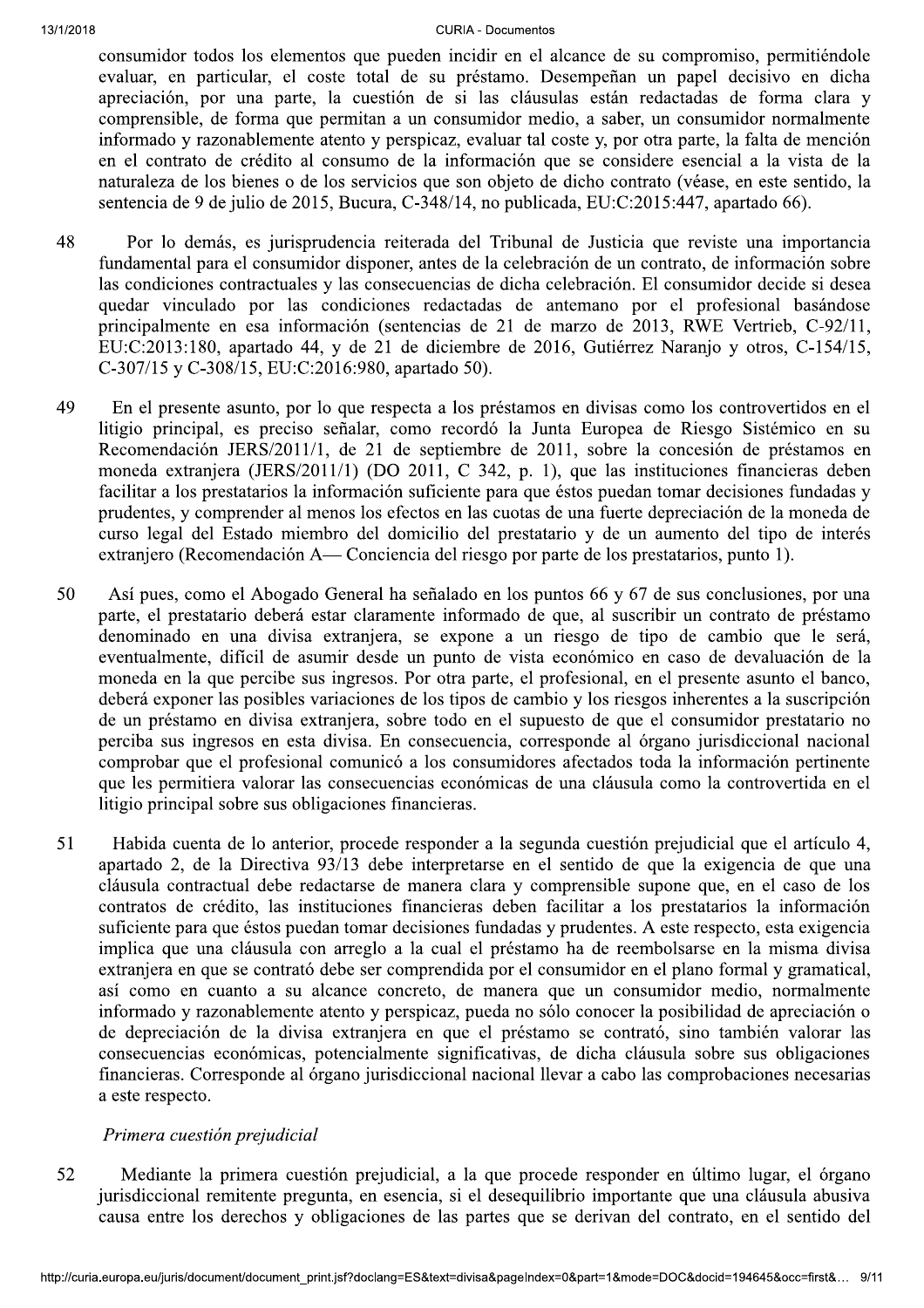artículo 3, apartado 1, de la Directiva 93/13, debe examinarse únicamente en el momento de la celebración del contrato.

- 83 A este respecto, el Tribunal de Justicia ya ha declarado que, para apreciar si una cláusula contractual debe considerarse abusiva, el juez nacional deberá tener en cuenta, como indica el artículo 4 de la Directiva 93/13, la naturaleza de los bienes o servicios que sean objeto del contrato, considerando «en el momento de la celebración del mismo» todas las circunstancias que concurran en su celebración (véase, en este sentido, la sentencia de 9 de julio de 2015, Bucura, C-348/14, no publicada,  $EU:C:2015:447$ , apartado 48 y jurisprudencia citada).
- 54 De ello se deduce, como el Abogado General ha señalado en los puntos 78, 80 y 82 de sus conclusiones, que la apreciación del carácter abusivo de una cláusula contractual debe realizarse en relación con el momento de la celebración del contrato en cuestión, teniendo en cuenta el conjunto de las circunstancias que el profesional podía conocer en ese momento y que podían influir en la ulterior ejecución de dicho contrato, ya que una cláusula contractual puede entrañar un desequilibrio entre las partes que sólo se manifieste mientras se ejecuta el contrato.
- S<sub>5</sub> En el presente asunto, de la resolución de remisión se desprende que la cláusula controvertida en el litigio principal, incluida en contratos de préstamo denominados en divisa extranjera, estipula que las cuotas de devolución del préstamo deben reembolsarse en esa misma divisa. Por lo tanto, una cláusula de esta índole hace recaer el riesgo de tipo de cambio sobre el consumidor en caso de devaluación de la moneda nacional con respecto a dicha divisa.
- 56 A este respecto, incumbe al órgano jurisdiccional remitente evaluar, atendiendo a todas las circunstancias del litigio principal, y teniendo en cuenta especialmente la experiencia y los conocimientos del profesional, en este caso el banco, en lo que respecta a las posibles variaciones de los tipos de cambio y los riesgos inherentes a la suscripción de un préstamo en divisa extranjera, en primer lugar, el posible incumplimiento de la exigencia de buena fe y, en segundo lugar, la existencia de un posible desequilibrio importante en el sentido del artículo 3, apartado 1, de la Directiva 93/13.
- $57$  En efecto, para saber si una cláusula como la controvertida en el litigio principal causa en detrimento del consumidor, contrariamente a las exigencias de la buena fe, un desequilibrio importante entre los derechos y obligaciones de las partes que se derivan del contrato, el juez nacional debe verificar si el profesional podía estimar razonablemente que, tratando de manera leal y equitativa con el consumidor, este aceptaría una cláusula de ese tipo en el marco de una negociación individual (véase, en este sentido, la sentencia de 14 de marzo de 2013, Aziz, C-415/11, EU:C:2013:164, apartados 68 y 69).
- S8 Habida cuenta de las consideraciones anteriores, procede responder a la primera cuestión prejudicial que el artículo 3, apartado 1, de la Directiva 93/13 ha de interpretarse en el sentido de que la apreciación del carácter abusivo de una cláusula contractual debe realizarse en relación con el momento de la celebración del contrato en cuestión, teniendo en cuenta el conjunto de las circunstancias que el profesional podía conocer en ese momento y que podían influir en la ulterior ejecución de dicho contrato. Incumbe al órgano jurisdiccional remitente evaluar, atendiendo a todas las circunstancias del litigio principal, y teniendo en cuenta especialmente la experiencia y los conocimientos del profesional, en este caso el banco, en lo que respecta a las posibles variaciones de los tipos de cambio y los riesgos inherentes a la suscripción de un préstamo en divisa extranjera, la  $existencia de un posible desequilibrio importante en el sentido de esa disposición.$

## Costas

no pueden ser objeto de reembolso.<br>
• expuesto, el Tribunal de Justicia (Sala Segunda) declara:<br>
\* document\_print.jsf?doclang=ES&text=divisa&pageIndex=0&part=1&mode=DOC&docid=194645&occ=first... 10/11 59 Dado que el procedimiento tiene, para las partes del litigio principal, el carácter de un incidente promovido ante el órgano jurisdiccional remitente, corresponde a éste resolver sobre las costas. Los gastos efectuados por quienes han presentado observaciones ante el Tribunal de Justicia sin ser partes del litigio principal no pueden ser objeto de reembolso.

En virtud de todo lo expuesto, el Tribunal de Justicia (Sala Segunda) declara: